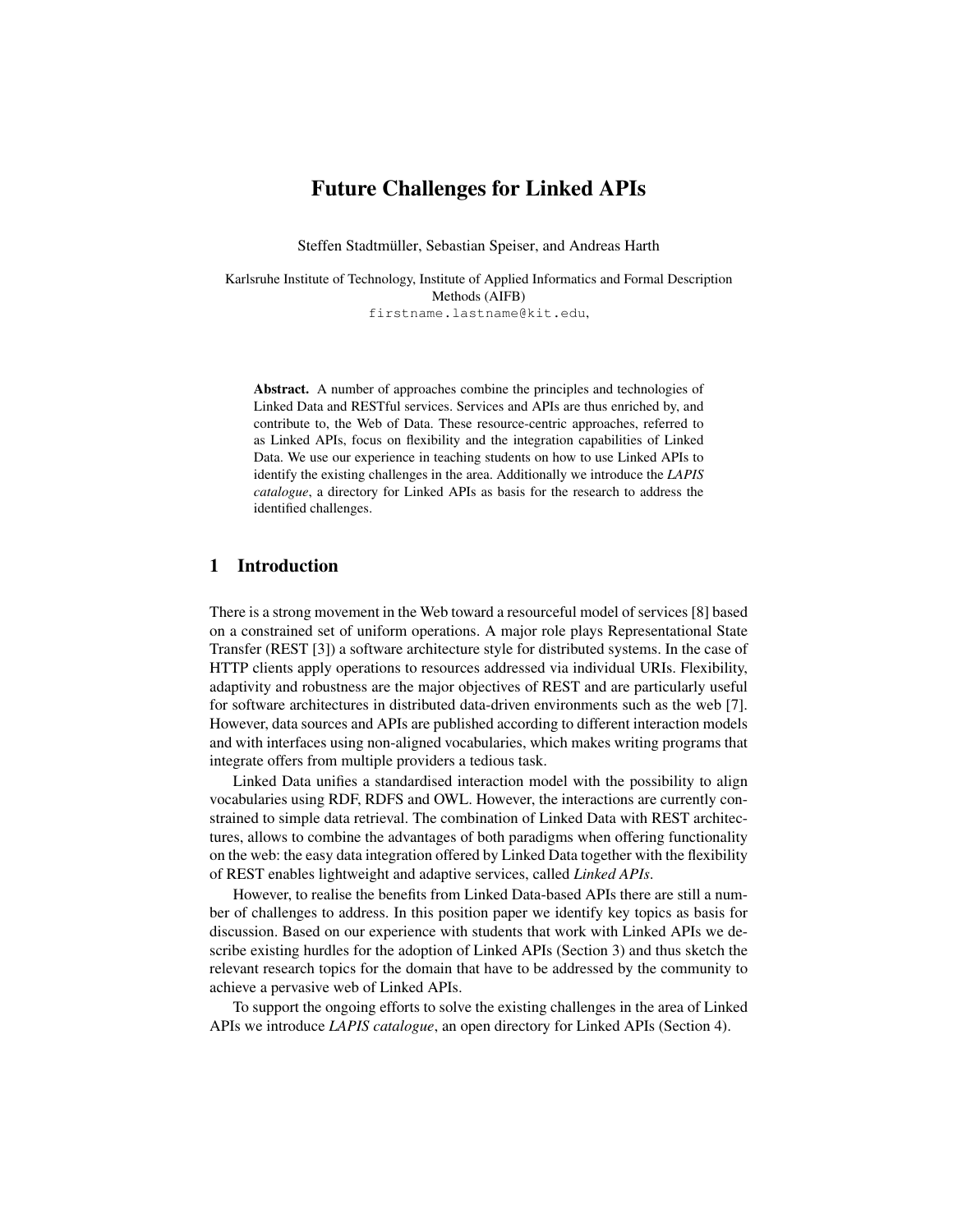### 2 Motivation

According to the Richardson maturity model [8], REST is identified as the interaction between a client and a server based on three principles:

- The use of URI-identified resources.
- The use of a constrained set of operations, i.e., the HTTP methods, to access and manipulate resource states.
- The application of hypermedia controls, i.e., the data representing a resource contains links to other resources. Links allow a client to navigate from one resource to another during his interaction.

The idea behind REST is that applications, i.e., clients, using functionalities provided on the web, i.e., APIs, are not based on the call of API-specific operations or procedures but rather on the direct manipulation of exposed resource representations or the creation of new resource representations. A resource can be a real world object or a data object on the web. The representation of a resource details the current state of the resource. A manipulation of the state representation can imply that the represented resource is manipulated accordingly.

The flexibility of REST results from the idea that client applications do not have to know about all necessary resources. The retrievable representation of some known resources contains links to other resources that the client can discover during runtime. Clients can use such discovered resources to perform further interaction steps.

The Linked Data design principles<sup>1</sup> also address the use of URI-identified resources and their interlinkage. However, Linked Data is so far only concerned with the provisioning and retrieval of data. A combination of Linked Data with REST architectures is therefore an intuitive extension, to offer flexible functionality with easy data integration capabilities. In contrast to REST, Linked Data does distinguish explicitly between URI-identified objects (i.e., non-information resources) and their data representation (information resources). An extension of Linked Data with REST to allow for resource manipulation leads to read/write Linked Data, i.e., information resources can be accessed and manipulated. REST furthermore implies that a change of an information resource can result in a change of the corresponding non-information resource.

The extension of Linked Data with REST technologies has been explored [1, 13] and led recently to the establishment of the *Linked Data Platform*<sup>2</sup> W3C working group. Additionally many approaches [4, 5, 9, 6, 10–12] follow the motivation of REST and look beyond the exposure of fixed datasets using HTTP, SPARQL and RDF. These approaches are referred to as *Linked APIs* and extend the traditional use of HTTP in Linked Data, consistently with REST, by allowing all HTTP operations to be applied to Linked Data resources. Linked APIs view services primarily as RDF prosumers, i.e., the state of resources should be made available encoded in RDF, at least as an alternative via Content Negotiation. By interlinking output data with existing Linked Datasets, and other dynamic data, Linked APIs also contribute to the Web of Data.

2

<sup>1</sup> http://www.w3.org/DesignIssues/LinkedData.html

<sup>2</sup> http://www.w3.org/2012/ldp/charter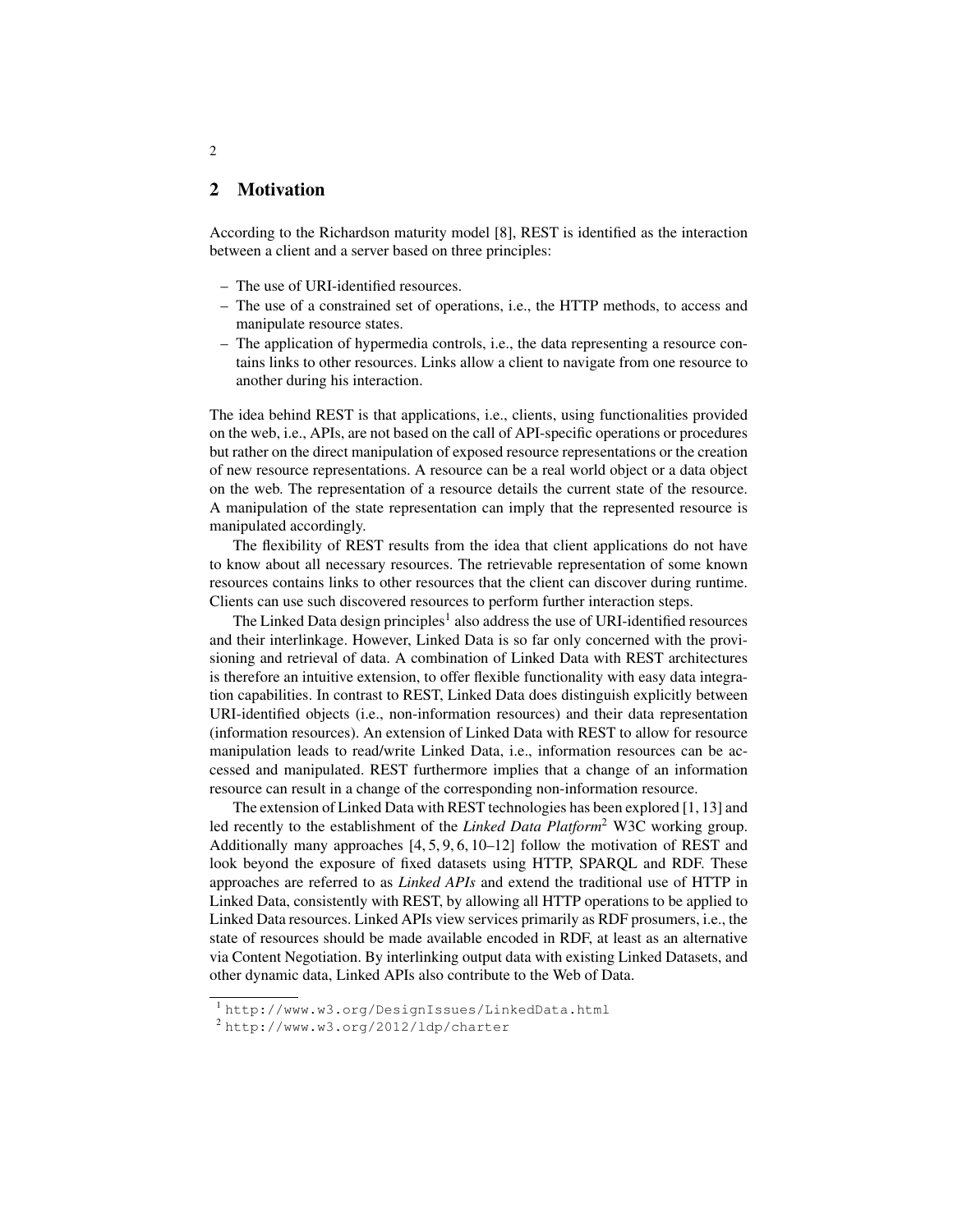Linked APIs consider how the data that results from computation over input can carry explicit semantics. Many approaches base their service descriptions on the notion that Linked Data already provides a description for services' input and output requirements: the graph patterns provided by the SPARQL query language or the N3 notation [5, 9, 10, 12].

Increased value comes from combining data from multiple sources and functionality from multiple providers. Such combinations are fostered by the use of Linked Data, which enables an easy integration of the communicated data by the clients that use several Linked APIs.

#### 3 Challenges for Linked APIs

We organised three seminars at the Institute AIFB where undergraduate students had to create applications based on Linked APIs. In total, we had 20 students that worked in groups of sizes between 2 and 4. The participating students had programming experience, but were relatively new to the field of Web APIs. Therefore the students are well suited to represent developers that consider using Web functionality for the first time. We collected the experiences made by the students to identify existing entry barriers of Linked APIs and derive key challenges that should be addressed by the research community to foster the adoption of the existing approaches.

Each student was tasked over the course of 4 months to develop at least one Linked Data-based REST API and to develop an application that makes use of at least two such APIs by integrating their data and composing their functionality. The students were allowed to leverage existing (not Linked Data-based) REST APIs for the development of a Linked API by wrapping them and offering their functionality as Linked API with the possibility for RDF data input and output. In the remainder of this paper we refer to the used pre-existing non-Linked Data APIs as *underlying APIs*.

At the end of the 4 months the students wrote a report about their experiences and lessons learned when working with Linked APIs. Since the students were not given a list of predefined answers, we clustered the problems (Table 1) as well as the perceived benefits when working with Linked APIs the students reported. Even though the collected experiences of the students can not be seen as a representative survey, they provide empirical indicators to existing problems in the field of Linked APIs, which imply important challenges that should be addressed by the research community. Many participants mentioned similar problems in their reports, which supports the claim that we identified recurring issues.

Table 1. Problems when working with Linked APIs as identified by 20 students

| Problem                                    | # Students |
|--------------------------------------------|------------|
| Response time of composed API              | 14         |
| <b>API</b> limitations                     | 14         |
| Missing directories                        | 12         |
| No standard formalism for API descriptions | 8          |
| Complexity of RDF                          | 3          |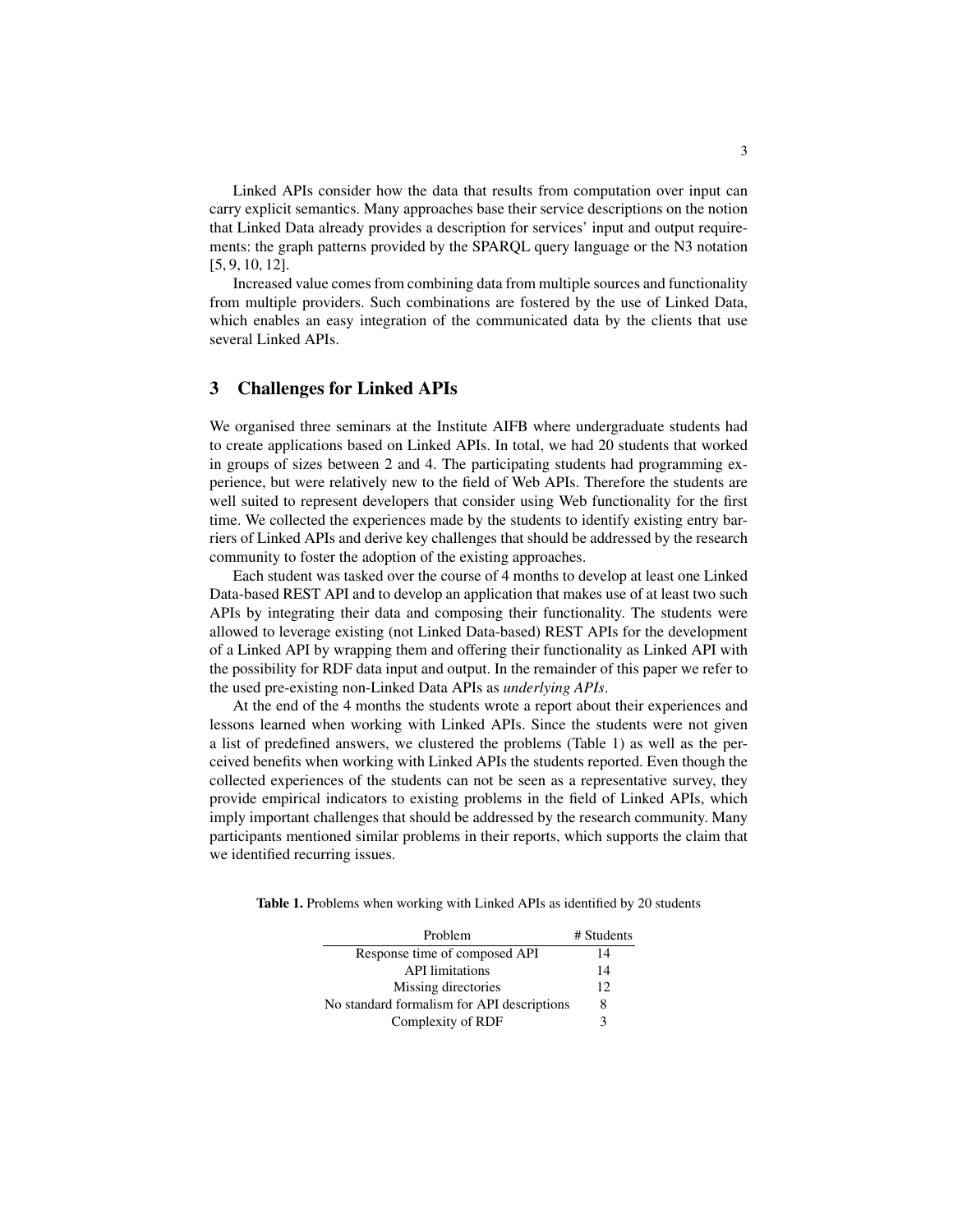One of the two most common reported problems was with regard to the *response time of composed APIs* (reported by 14 students). The slow response time of composed APIs could be on the one hand attributed to slow response times of underlying APIs that were used by the students. On the other hand the interaction between APIs was also a significant factor: A single call to a composed API could potentially result in hundreds of subsequent calls to the different Linked APIs, that had to be sequentially executed, thus causing significant delays before the initial call could be answered. We see one of the most important challenges for the research in the area of Web APIs in the development of methods to achieve a scalable interaction with APIs. This includes the definition of interaction models on which applications can build upon as well as systems to enable the combination and composition of offered functionalities. The quick identification of APIs that have to be called next within a defined interaction pattern, as well as the ability to identify sets of API calls that can be executed in parallel are crucial factors to address this challenge.

*API limitations* refer to reported problems originating from limitations, insufficient functionality and constraints of the underlying APIs (e.g., a maximum number of API calls per day or incomplete data). While these limitations are usually driven by external circumstances (e.g., business aspects), it is noteworthy, that 10 out of the 14 participants that reported to have such problems considered to use different APIs than originally intended because of the limitations. However, these participants reported problems identifying suitable APIs as a replacement. APIs often need to fulfill very specific (functional and non-functional) needs to allow developers to fulfill their goal when implementing web-based applications. Since the functionality of many web APIs is often only described with natural language texts, the task of finding a suited API for a specific problem is often carried out by trial and error. However, a trial and error approach does not allow to consider hundreds of potential candidates for a Web API. In addition to application developers, the identification of APIs with specific functionalities is also important for API providers. Since REST demands an interlinkage of API resources (potentially from different providers) and the usefulness of an API is increasing with these links, the task of finding related APIs becomes crucial for API providers to include their API in an ecosystem of APIs on the web. Many approaches to Linked APIs propose to leverage graph patterns to provide machine-readable descriptions of functionality and properties to mitigate the problem [5, 9, 12, 10]. However, finding suitable methods to allow an automated identification and comparison of functionalities offered by Linked APIs remains to be an important challenge.

Even though many of the participants used the possibility to describe Linked APIs with graph patterns, 8 participants had difficulties because they could not identify a definitive formalism for the descriptions (*No standard formalism for API descriptions*). Indeed, the research community should make an effort to define a common standard way of describing APIs, especially since most existing description mechanisms are already based on the same notion of utilising graph patterns. Such a standard should include a vocabulary for the description, a clear definition of the minimal set of properties that are to be described (e.g., input and output data), and a standard way of attaching a description to an API resource (e.g., retrievable via the HTTP OPTIONS method). The common description would not have to cover all possible aspects that can be described,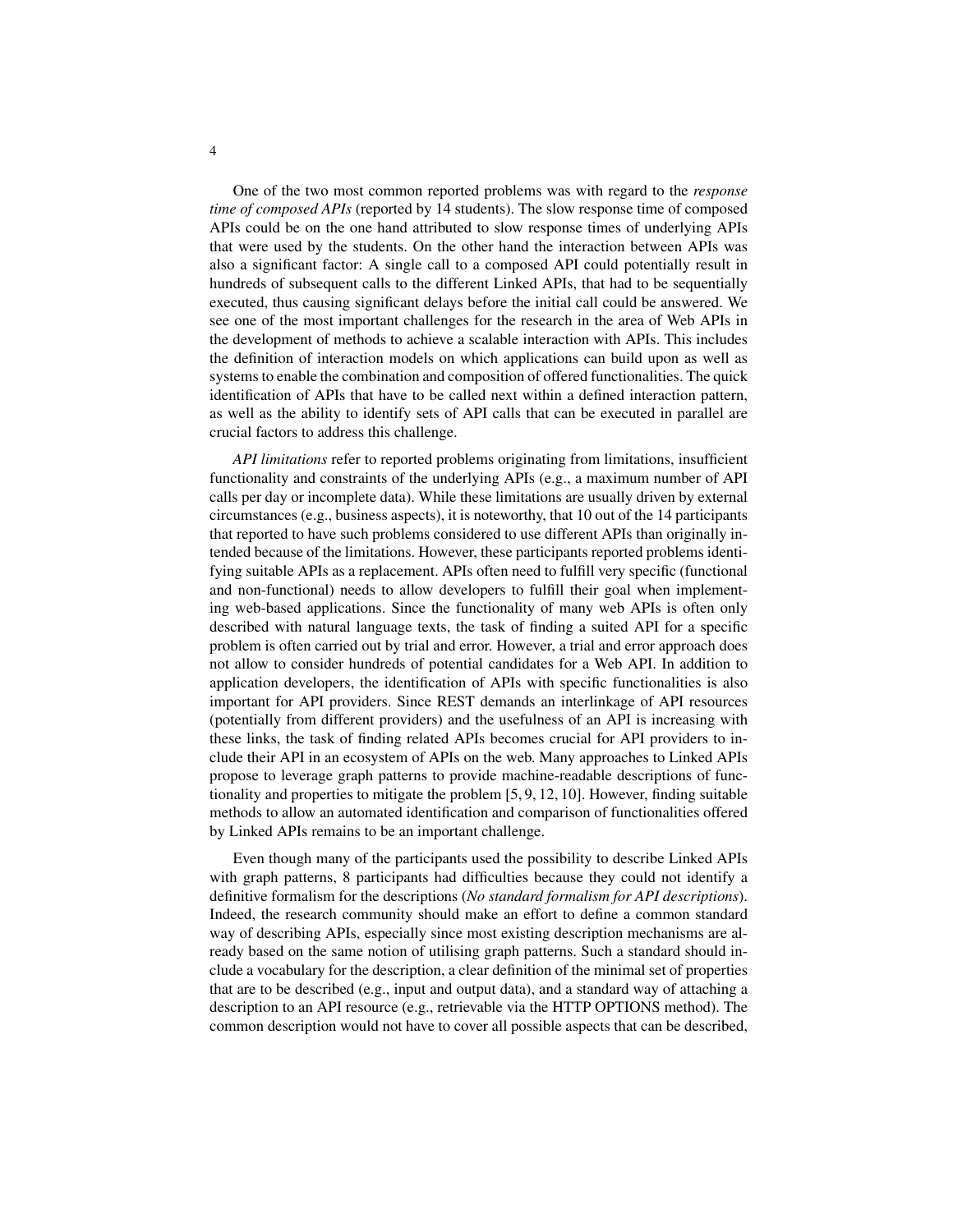but should be flexible enough to allow for extensions to cover the specific needs of the individual Linked API approaches. Merely the aspects that are necessary to invoke the operations on the API resources have to be described in a unified way to foster the adoption of Linked APIs by developers.

Related to the problem of finding replacements for APIs, the participants also reported they were often not able to identify suitable information on where to find existing Linked APIs (reported by 12 participants). We classified these problems as *missing directories*. While this is not a research problem per se, we believe it is a fundamental issue to be addressed not only to enable research on the topic, but also to foster the adoption of Linked APIs by application developers (cf. Section 4).

Finally, three students reported that the complexity of RDF was too high to be useful. However these three participants reported similar problems with other data formats like XML or JSON. Therefore there problems can be attributed to lacking development experience especially with web technologies.

Summarising we identified the following challenges that have to be addressed:

- A common standard minimal description mechanism for Linked APIs based on graph patterns.
- Methods for an automated identification and comparison of functional and nonfunctional properties that leverage the descriptions.
- The development of methods and systems to enable a scalable interaction and composition of Linked APIs.

While these challenges remind of the high level tasks that have been addressed in traditional web service research [2] (service descriptions, discovery and composition), Linked APIs require different approaches due to their focus on a resource-centric interaction and the interlinkage of these resources. The resource-driven and interlinked design results in benefits for the implementation and use of APIs as the majority of the participants confirmed (Table 2) and can ultimately lead to a high adoption of Linked APIs.

Table 2. Perceived benefits when working with Linked APIs as identified by 20 students

| <b>Benefit</b>                     | # Students |
|------------------------------------|------------|
| Easy data integration              | 17         |
| High modularity of composed APIs   | 14         |
| Simplicity of Interaction with API | Q          |

### 4 LAPIS catalogue

One of the outcomes of our exploration of existing challenges when working with Linked APIs was that it is difficult to find the existing Linked APIs. To address this issue we release the *LAPIS catalogue*<sup>3</sup> as open directory, where providers can register

<sup>3</sup> http://km.aifb.kit.edu/services/ckan/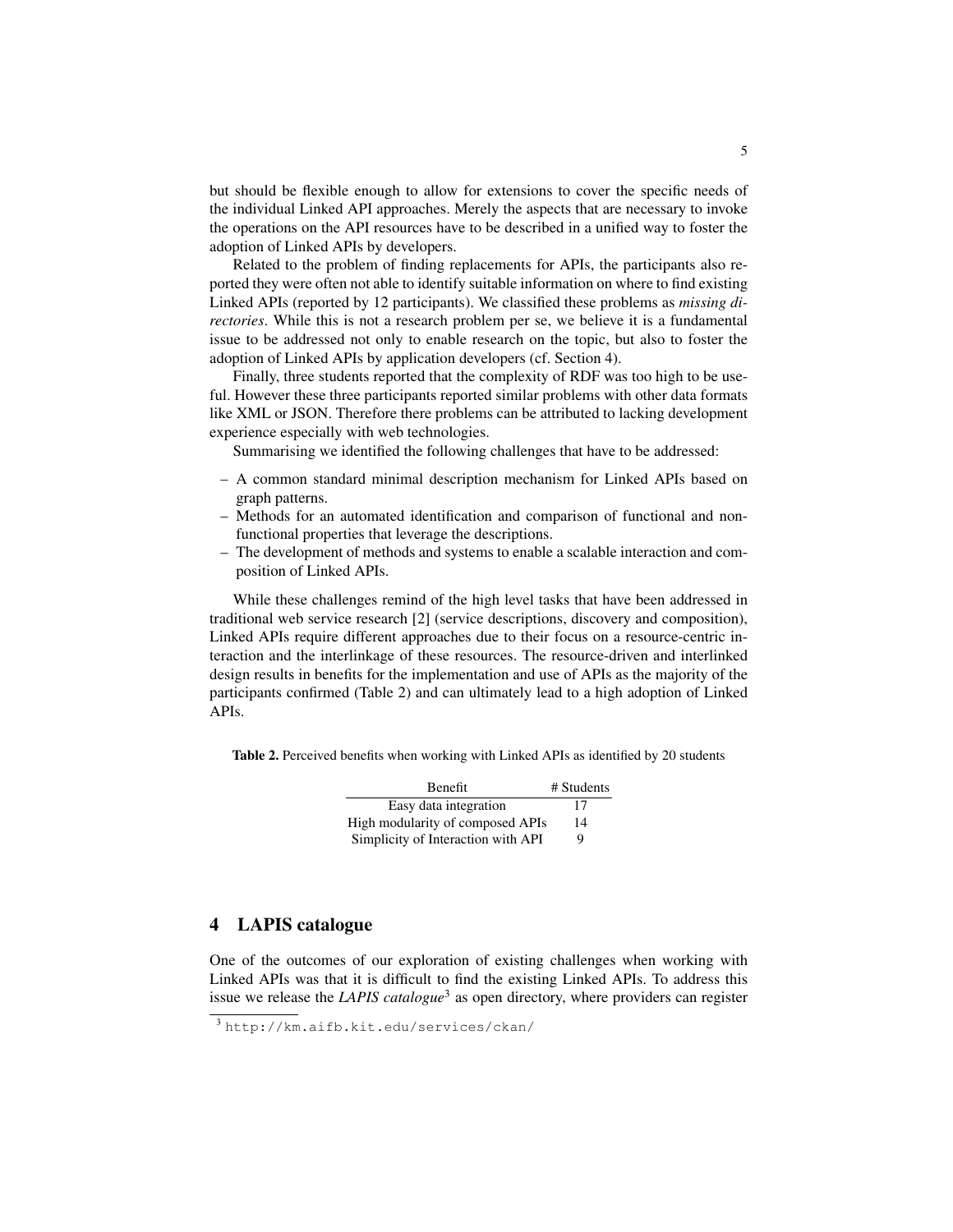their Linked APIs. The *LAPIS catalogue* is based on CKAN<sup>4</sup>, an open-source data portal software, developed by the Open Knowledge Foundation <sup>5</sup>. The objective of CKAN is to make it easy to publish, share and find data. It provides a powerful database for cataloguing datasets, with an intuitive web front-end and API.

Linked APIs can be registered in the *LAPIS catalogue* along with basic information like name, URI, author, license and maintainer. Additionally information can be provided about the supported content types, other APIs that are linked and underlying APIs, if the registered API is based on a wrapper. Due to the focus of CKAN on datasets, the registered APIs can be seen as Read/Write Linked Datasets (i.e., dynamic datasets that support more than one HTTP method for manipulation of the resources).

The *LAPIS catalogue* serves as hub for Linked APIs, where researchers, developers and API providers can find existing APIs to use in their individual tasks. Researchers in the field of Linked APIs can find relevant APIs for evaluation of their individual approaches (e.g., for interaction with APIs) or use the directory to survey the current developments and the adoption of their approaches (e.g., description mechanisms). Developers of applications based on Linked APIs can search and lookup APIs that can be employed in their applications. API Providers can use the *LAPIS catalogue* to promote their API for public use. However, also the directory of other Linked APIs can be useful for API providers: Since REST demands the interlinkage of resources, API providers require information about existing APIs to link their APIs to other resources and thus complementing the offered functionality.

Related popular directories are *The Data Hub*<sup>6</sup> and *Programmable Web*<sup>7</sup> .

The Data Hub is a general directory for datasets that also provides information about links between datasets. While Read/Write Linked Datasets can be entered in The Data Hub, the much broader focus prevents The Data Hub to serve all the needs of the Linked API community. Specifically the tedious task of identifying the subset of registered datasets that support resource manipulation consistently with REST renders The Data Hub insufficient as an API repository. The related Linking Open Data cloud<sup>8</sup> even explicitly excludes datasets that are served by a service that produces RDF in response to input data, which is an inherent property of Linked APIs.

Programmable Web is a directory for Web APIs and is therefore more focused on the functionality aspect compared to The Data Hub. Similar to The Data Hub, Linked APIs can be registered with Programmable Web along with other kinds of APIs and web services (e.g., SOAP-based services). However, the lacking focus on resource-centric interlinked APIs results in missing relevant information for developers and providers that work with Linked APIs. Specifically lacking information about links between the registered APIs is a significant problem in that respect.

The *LAPIS catalogue* is not a competitor of The Data Hub or Programmable Web, but a complementing directory between them. Therefore it is specifically targeted at

– Read/WriteLinked Datasets (from the viewpoint of The Data Hub) or

- <sup>5</sup> http://okfn.org/
- <sup>6</sup> http://datahub.io/

<sup>4</sup> http://ckan.org/

<sup>7</sup> http://www.programmableweb.com/

<sup>8</sup> http://lod-cloud.net/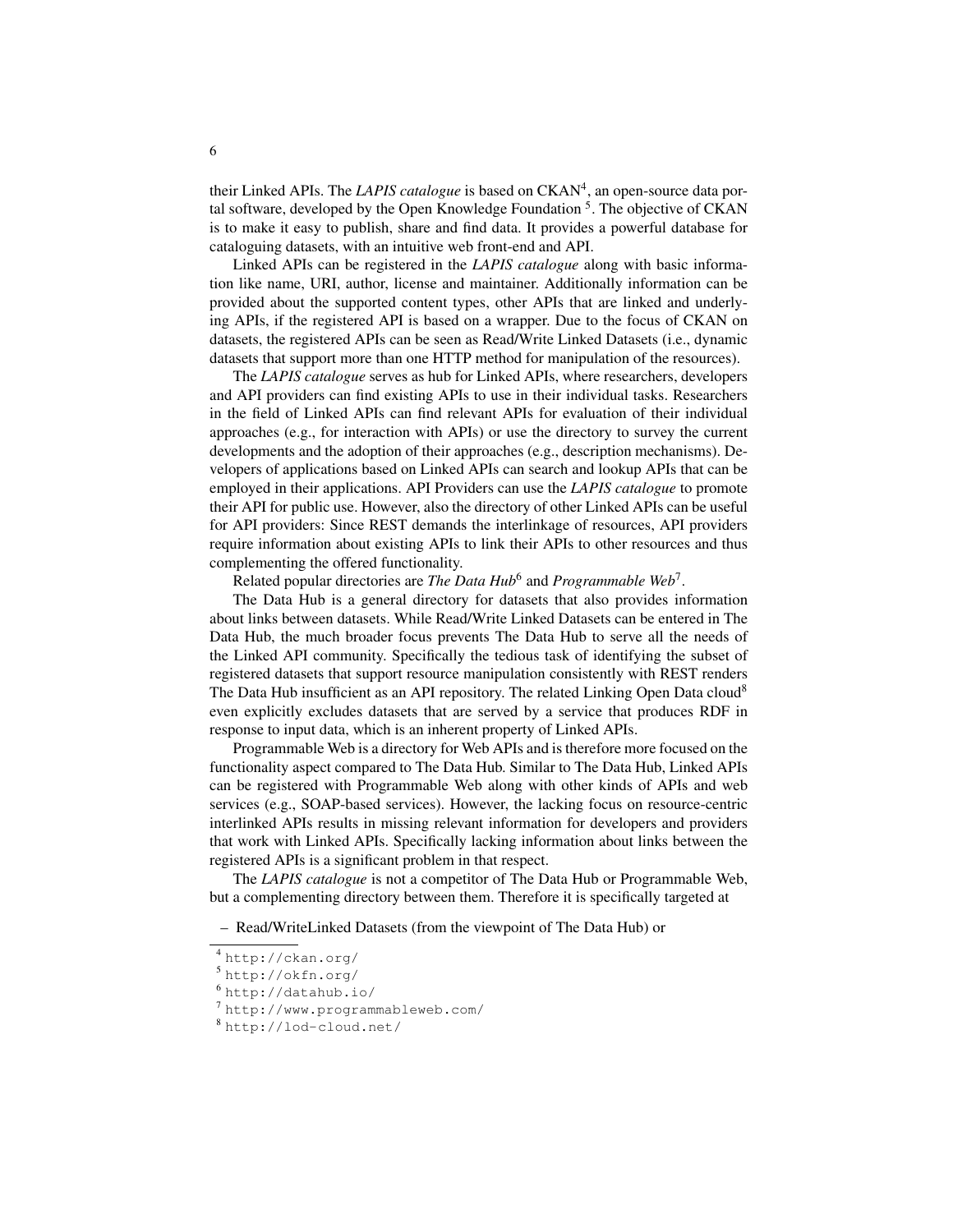– Linked Data-based REST APIs (from the viewpoint of Programmable Web),

providing the relevant information from both areas. We will continue to maintain the *LAPIS catalogue* to foster the establishment of a pervasive web of Linked APIs.

#### 5 Conclusion

In this position paper we sketched the main challenges for Linked APIs that need to be addressed to foster the adoption of Linked Data based REST APIs. We described the main problems in the work with Linked APIs from our experience when introducing students in the field and identified key topics as basis for discussion and further research. We believe, that the benefits that result from the combination of Linked Data and REST architectures are worth the effort to overcome the existing problems.

To foster the adoption of Linked APIs and research activities we introduced the *LAPIS catalogue*, an open directory for Linked APIs. A directory targeted at Linked APIs is an essential support mechanism for the uptake of Linked APIs and a fundamental requirement to intensive the research activities in the area.

#### Acknowledgments

This work was partially supported by the PlanetData NoE (FP7:ICT-2009.3.4, #257641) and by the German Ministry of Education and Research (BMBF) within the Software-Campus project framework.

## References

- 1. Berners-Lee, T.: Read-Write Linked Data (August 2009), avaiable at http://www. w3.org/DesignIssues/ReadWriteLinkedData.html, accessed 26th November 2012
- 2. Bussler, C., Davies, J., Fensel, D., Studer, R. (eds.): The Semantic Web: Research and Applications, First European Semantic Web Symposium, ESWS 2004, Heraklion, Crete, Greece, May 10-12, 2004, Proceedings, Lecture Notes in Computer Science, vol. 3053. Springer (2004)
- 3. Fielding, R.: Architectural Styles and the Design of Network-based Software Architectures. Ph.D. thesis, University of California, Irvine (2000)
- 4. Kopecky, J., Pedrinaci, C., Duke, A.: Restful write-oriented api for hyperdata in custom rdf knowledge bases. In: Next Generation Web Services Practices (NWeSP), 2011 7th International Conference on. pp. 199–204 (2011)
- 5. Krummenacher, R., Norton, B., Marte, A.: Towards Linked Open Services. In: 3rd Future Internet Symposium (September 2010)
- 6. Panziera, L., Comerio, M., Palmonari, M., Paoli, F.D., Batini, C.: Quality-driven extraction, fusion and matchmaking of semantic web api descriptions. J. Web Eng. 11(3), 247–268 (2012)
- 7. Pautasso, C., Wilde, E.: Why is the web loosely coupled?: a multi-faceted metric for service design. In: Conference on World Wide Web (WWW). pp. 911–920 (2009)
- 8. Richardson, L., Ruby, S.: RESTful Web Services. O'Reilly Media (May 2007)